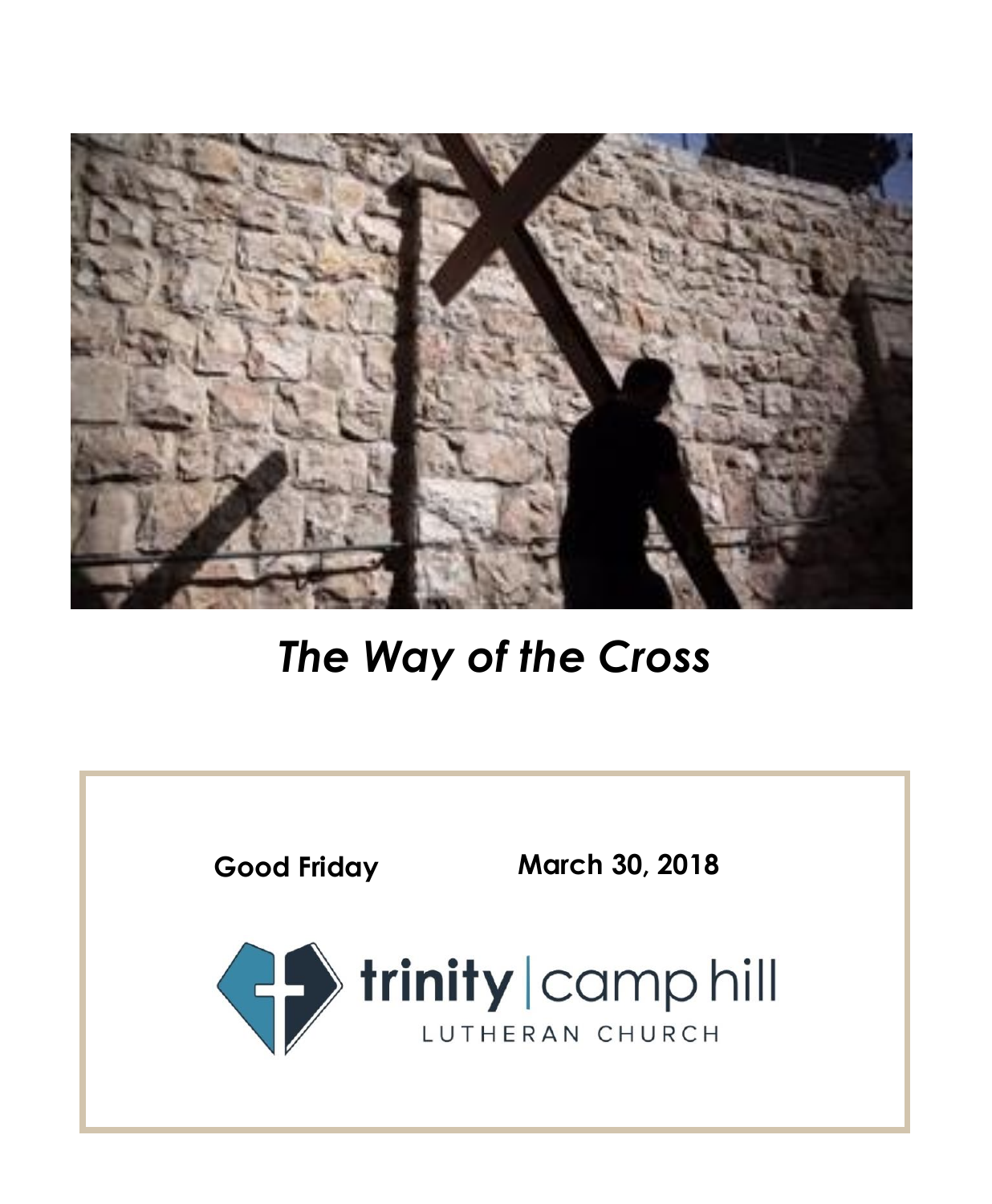*Note to worshipers: Please observe quietness throughout this service. Choose the times for silent reflection (which serve as transitions between each segment of the service) as times for entering and leaving. The offering plates are at the doorways.*

# **The Way of the Cross**

*The Way of the Cross is a devotion adapted from a custom observed by Christian pilgrims who said prayers in Jerusalem at a series of places in that city associated with the passion of Jesus.*

*Traditionally, there have been as many as fourteen stations. Of these, eight are based directly on events of scripture and are included in this rite. Each station includes sentences and responses, scripture verses, a prayer, and a hymn.*

## *Introduction (Noon) Please stand as the minister enters.*

Opening Prayers

- L: In the name of the Father, and of the  $+$  Son, and of the Holy Spirit.
- **C: Amen**
- L: Lord, have mercy.
- **C: Christ, have mercy.**
- L: Lord, have mercy.

Almighty God, look with loving mercy on your family, for whom our Lord Jesus Christ was willing to be betrayed, to be given over to the hands of sinners, and to suffer death on the cross; who now lives and reigns with you and the Holy Spirit, one God, forever and ever.

#### **C: Amen.**

L: We will glory in the cross of our Lord Jesus Christ,

#### **C: in whom is our salvation, our life, and resurrection.**

Psalm 88

- L: O LORD, God of my salvation, when, at night, I cry out in your presence,
- **C: let my prayer come before you; incline your ear to my cry.**
- L: For my soul is full of troubles, and my life draws near to Sheol.
- **C: I am counted among those who go down to the Pit; I am like those who have no help,**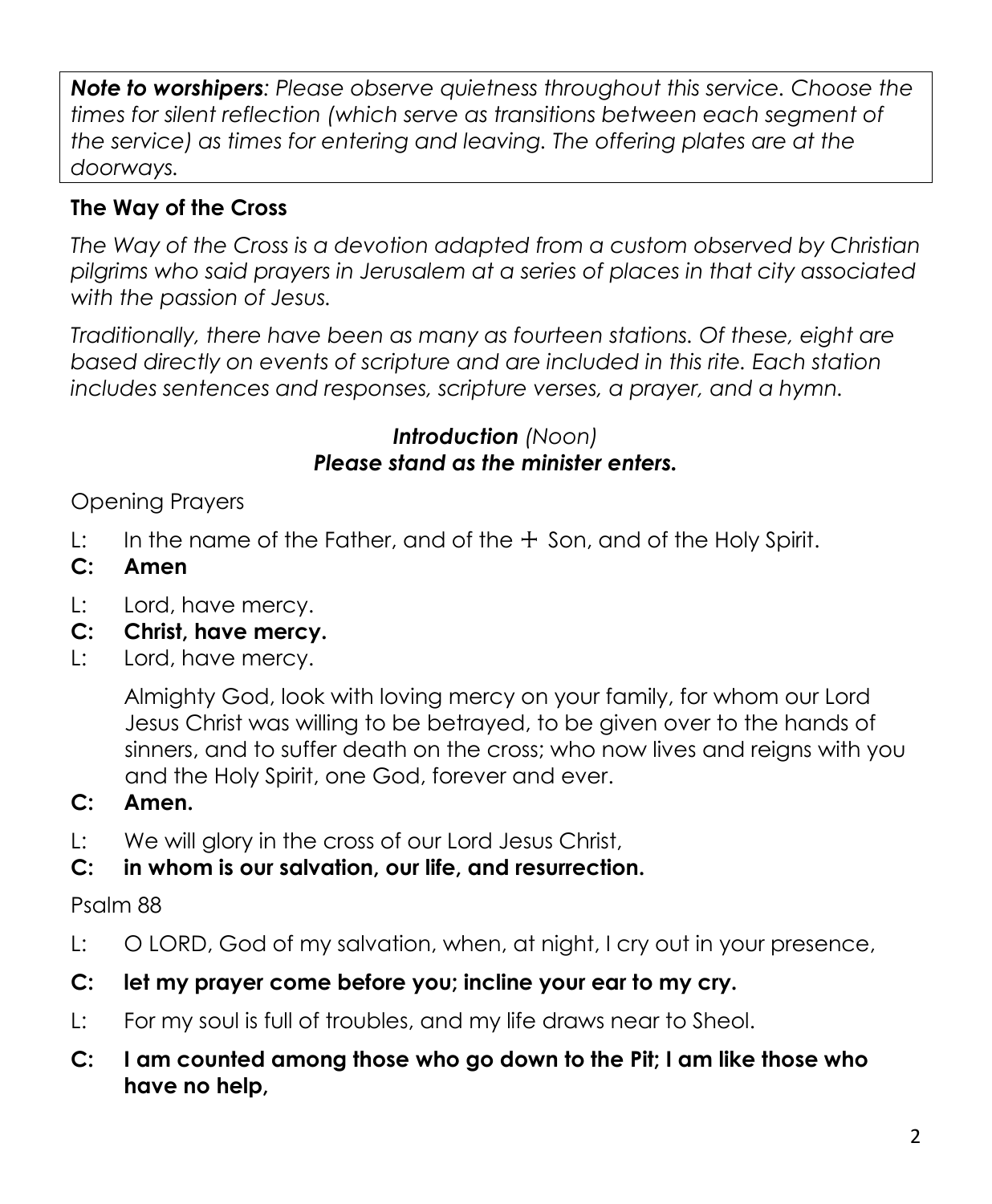- L: like those forsaken among the dead, like the slain that lie in the grave, like those whom you remember no more, for they are cut off from your hand.
- **C: You have put me in the depths of the Pit, in the regions dark and deep.**
- L: Your wrath lies heavy upon me, and you overwhelm me with all your waves.
- **C: You have caused my companions to shun me; you have made me a thing of horror to them. I am shut in so that I cannot escape;**
- L: my eye grows dim through sorrow. Every day I call on you, O LORD; I spread out my hands to you.
- **C: Do you work wonders for the dead? Do the shades rise up to praise you?**
- L: Is your steadfast love declared in the grave, or your faithfulness in Abaddon?
- **C: Are your wonders known in the darkness, or your saving help in the land of forgetfulness?**
- L: But I, O LORD, cry out to you; in the morning my prayer comes before you.
- **C: O LORD, why do you cast me off? Why do you hide your face from me?**
- L: Wretched and close to death from my youth up, I suffer your terrors; I am desperate.
- **C: Your wrath has swept over me; your dread assaults destroy me.**
- L: They surround me like a flood all day long; from all sides they close in on me.
- **C: You have caused friend and neighbor to shun me; my companions are in darkness.**
- L: Let us pray. Merciful God, your Son was lifted up on the cross to draw all people to himself. Grant that we who have been born out of his wounded side may at all times find mercy in him, Jesus Christ, our Savior and Lord, who lives and reigns with you and the Holy Spirit, one God, now and forever.
- **C: Amen.**

Hymn No. 803: When I Survey the Wondrous Cross

*Be seated*

*Silent Reflection*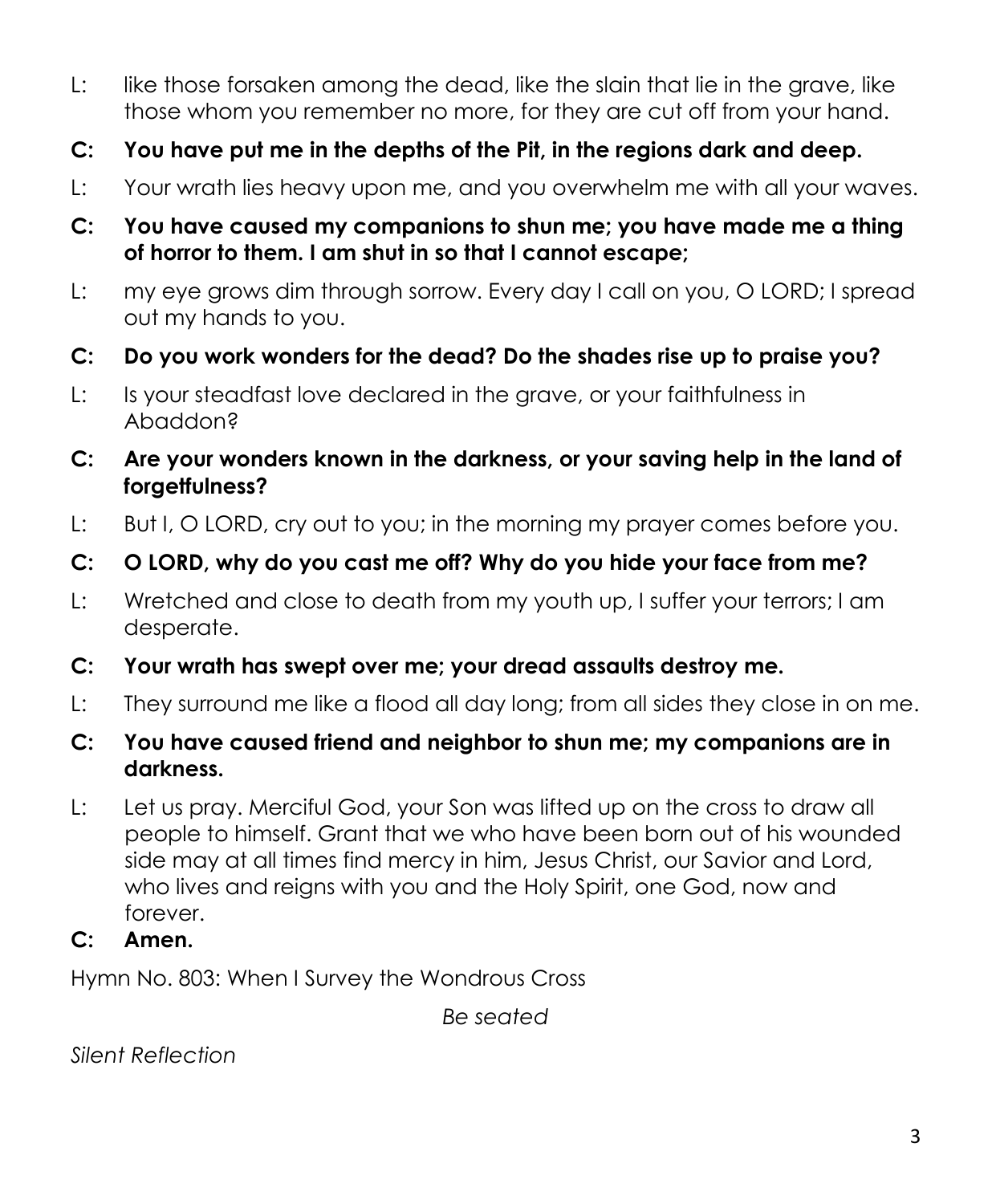# *First Station: Jesus is condemned (12:10 pm)*

L: We adore you, O Christ, and we bless you.

## **C: By your holy cross you have redeemed the world.**

Reading: Luke 22:66–23:25

Reflection Rev. Dr. Guy S. Edmiston, Trinity Lutheran Church

*Please stand*

- Sung Verse: Were you there when they sentenced him to die? Were you there when they sentenced him to die? Oh, sometimes it causes me to tremble, tremble, tremble. Were you there when they sentenced him to die?
- L: God did not spare his own Son,

# **C: but delivered him up for us all.**

L: Let us pray. Almighty God, your Son our Savior suffered at the hands of sinners and endured the shame of the cross. Grant that we may walk in the way of his cross and find it the way of life and peace; through your Son, Jesus Christ our Lord.

# **C: Amen**

- L: Holy God, holy and mighty, holy and immortal,
- **C: have mercy and hear us.**

Hymn No. 337: Alas! And Did My Savior Bleed

*Be seated*

*Silent Reflection*

# *Second Station: Jesus takes up the cross (12:30 pm)*

- L: We adore you, O Christ, and we bless you.
- **C: By your holy cross you have redeemed the world.**

Reading: Matthew 27:27-33

Reflection **Rev. Seminarian Elizabeth Peter, United Lutheran Seminary** *Please stand*

Sung Verse: Were you there when his shoulder bore the cross? Were you there when his shoulder bore the cross? Oh, sometimes it causes me to tremble, tremble, tremble. Were you there when his shoulder bore the cross?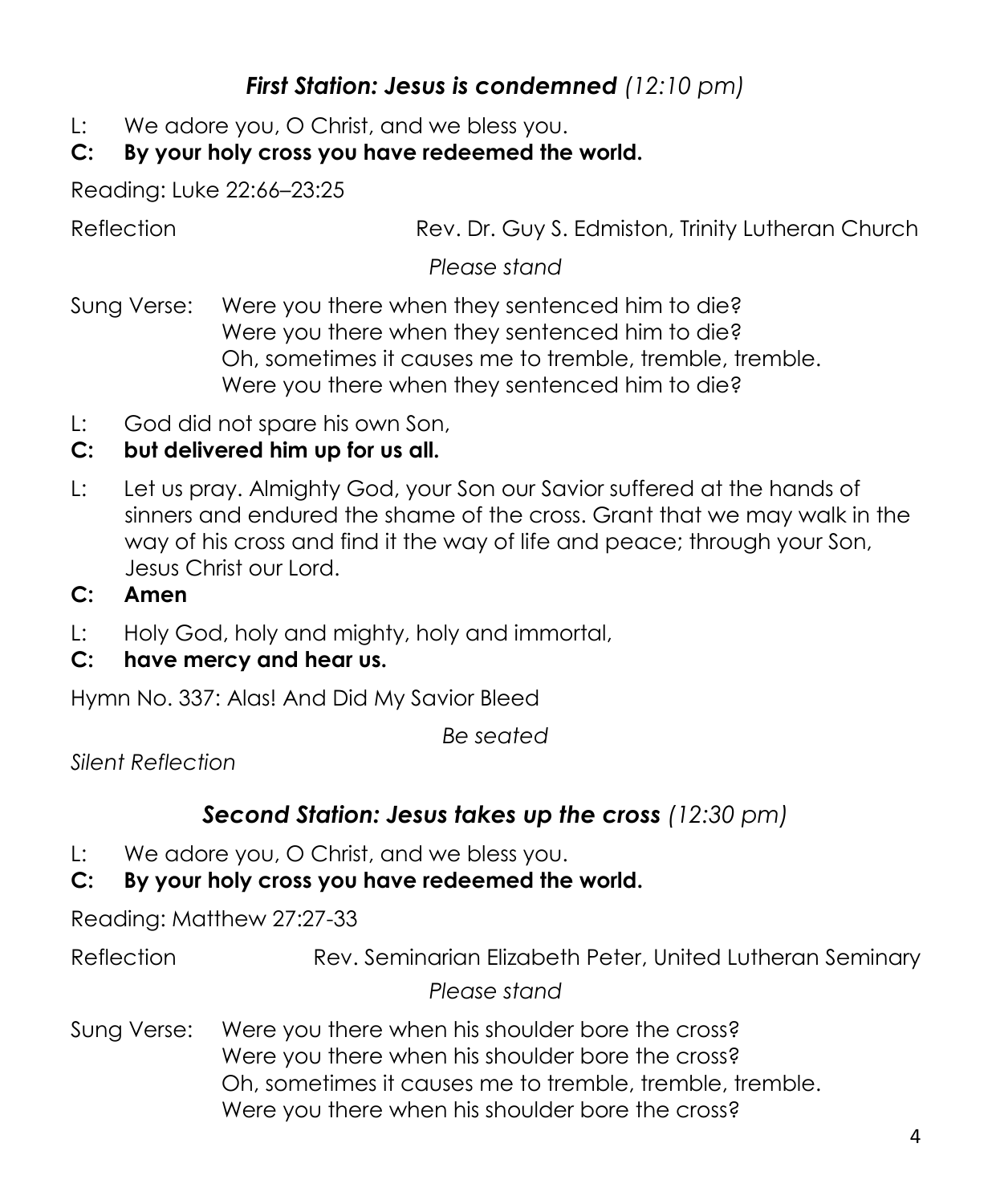- L: The Lord has laid on him the iniquity of us all:
- **C: for the transgression of my people was he stricken.**
- L: Let us pray. Almighty God, whose beloved Son willingly endured the agony and shame of the cross for our redemption: Give us courage to take up our cross and follow him; who lives and reigns forever and ever.
- **C: Amen**
- L: Holy God, holy and mighty, holy and immortal,
- **C: have mercy and hear us.**

*Be seated*

Special Music: "He's Gone Away" arr. Daniel Kallman

Kim Hannigan, clarinet

*Silent reflection*

# *Third Station: Simon helps Jesus (12:50 pm)*

L: We adore you, O Christ, and we bless you.

## **C: By your holy cross you have redeemed the world.**

Reading: Mark 15:21

Reflection **Rev. John H. Brock, Trinity Lutheran Church** 

*Please stand*

- Sung Verse: Were you there when Simon held the cross? Were you there when Simon held the cross? Oh, sometimes it causes me to tremble, tremble, tremble. Were you there when Simon held the cross?
- L: Whoever does not carry the cross and follow me

# **C: cannot be my disciple.**

L: Let us pray. Heavenly Father, whose blessed Son came not to be served but to serve: Bless all who, following in his steps, give themselves to the service of others; that with wisdom, patience, and courage, they may minister in his name to the suffering, the friendless, and the needy; for the love of him who laid down his life for us, your Son our Savior Jesus Christ.

## **C: Amen**

- L: Holy God, holy and mighty, holy and immortal,
- **C: have mercy and hear us.**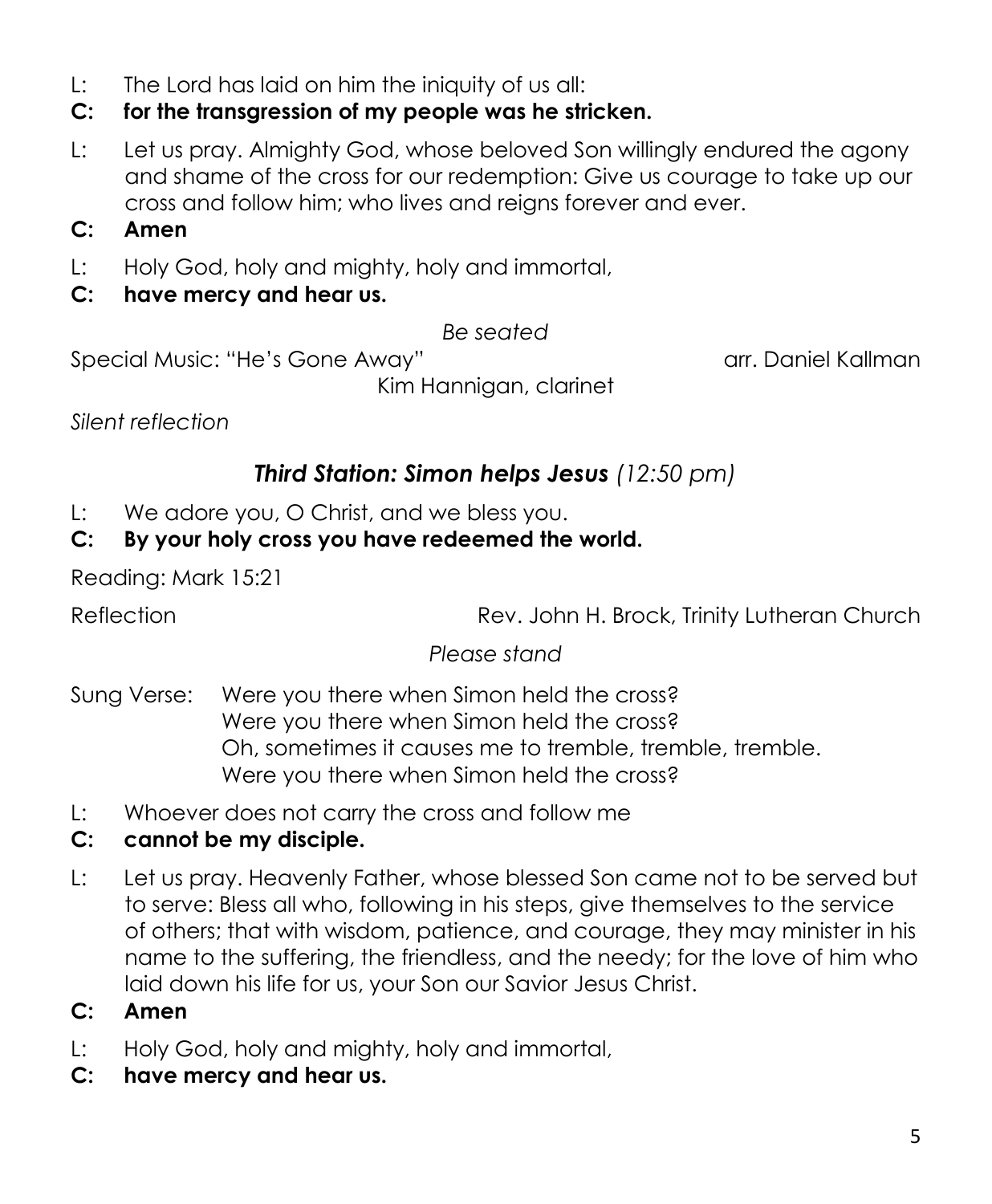## *Be seated*

Special music: "Jesus Paid It All/O Sacred Head" arr. Brant Adams Alison Koch, cello

*Silent* reflection

# *Fourth Station: Jesus greets the women (1:10 pm)*

L: We adore you, O Christ, and we bless you.

## **C: By your holy cross you have redeemed the world.**

Reading: Luke 23:27-31

Reflection Kelly Falck, Director for Faith Formation, Trinity Lutheran Church

*Please stand*

Sung Verse: Did you weep with the women on the way? Did you weep with the women on the way? Oh, sometimes it causes me to tremble, tremble, tremble. Did you weep with the women on the way?

L: Those who sowed with tears

## **C: will reap with songs of joy.**

- L: Let us pray. Teach your church, O Lord, to mourn the sins of which it is guilty, and to repent and forsake them; that, by your pardoning grace, the results of our iniquities may not be visited upon our children and our children's children; through Jesus Christ our Lord.
- **C: Amen**
- L: Holy God, holy and mighty, holy and immortal,
- **C: have mercy and hear us.**

Hymn No. 338: Beneath the Cross of Jesus

*Be seated*

*Silent reflection*

## *Fifth Station: Jesus is stripped of his garments (1:30 pm)*

- L: We adore you, O Christ, and we bless you.
- **C: By your holy cross you have redeemed the world.**

Reading: John 19:23-25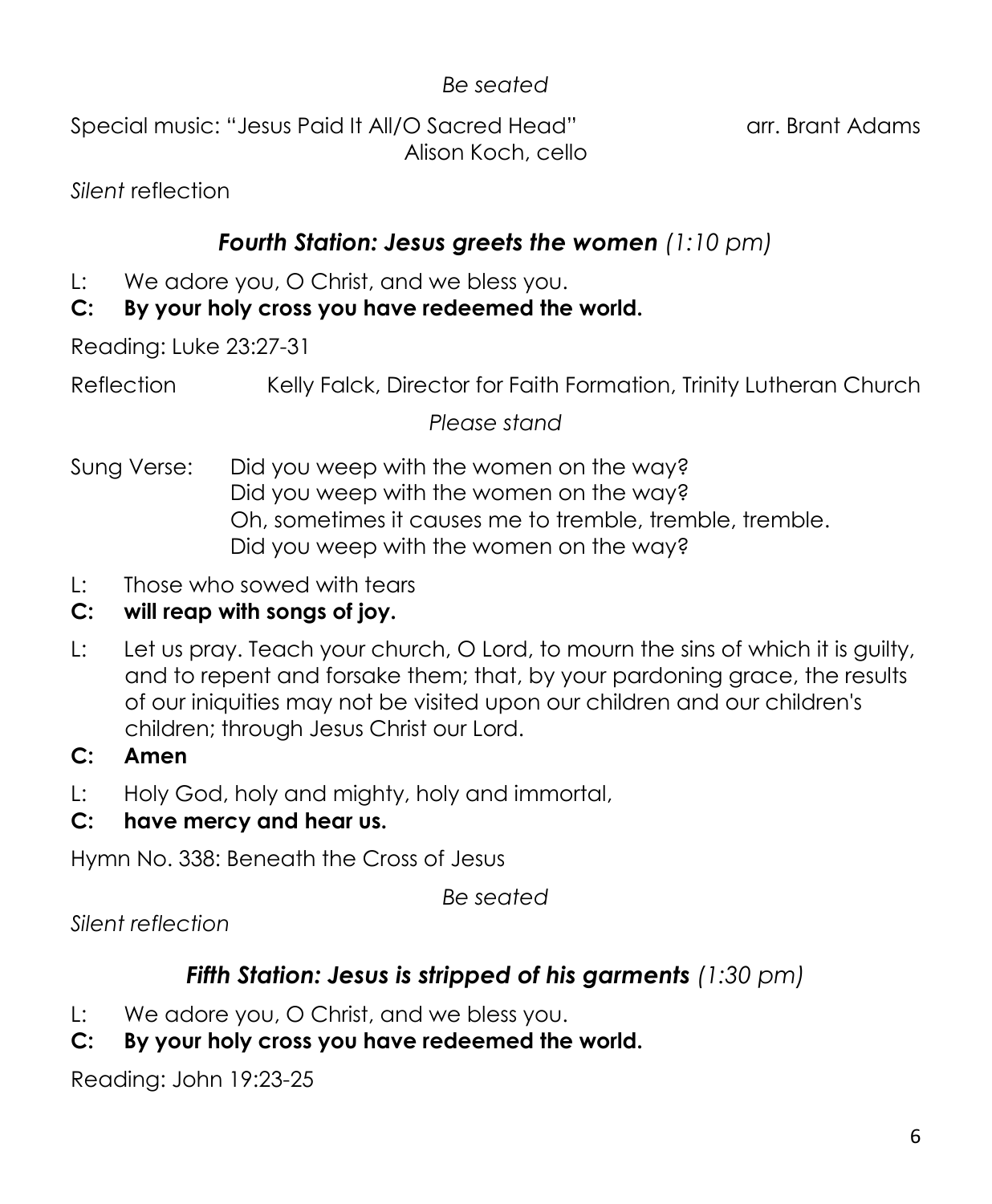Reflection **Rev. Dr. Jack M. Horner, Trinity Lutheran Church** 

*Please stand*

Sung Verse: Were you there when they stripped him of his clothes? Were you there when they stripped him of his clothes? Oh, sometimes it causes me to tremble, tremble, tremble. Were you there when they stripped him of his clothes?

L: They gave me gall to eat,

#### **C: and when I was thirsty they gave me vinegar to drink.**

- L: Let us pray. O God, your Son chose the path which led to pain before joy and the cross before glory. Plant his cross in our hearts, so that in its power and love we may come at last to joy and glory; through your Son, Jesus Christ our Lord.
- **C: Amen**
- L: Holy God, holy and mighty, holy and immortal,
- **C: have mercy and hear us.**

*Be seated*

Special music: "And No Bird Sang" Douglas Wagner

Good Friday Ensemble

*Silent reflection*

# *Sixth Station: Jesus is crucified (1:50 pm)*

L: We adore you, O Christ, and we bless you.

#### **C: By your holy cross you have redeemed the world.**

Reading: Mark 15:25-32

Reflection **Rev. Jennifer A. Hope-Tringali, Trinity Lutheran Church** 

#### Please stand

- Sung Verse: Were you there when they crucified my Lord? Were you there when they crucified my Lord? Oh, sometimes it causes me to tremble, tremble, tremble. Were you there when they crucified my Lord?
- L: They pierce my hands and my feet;
- **C: they stare and gloat over me.**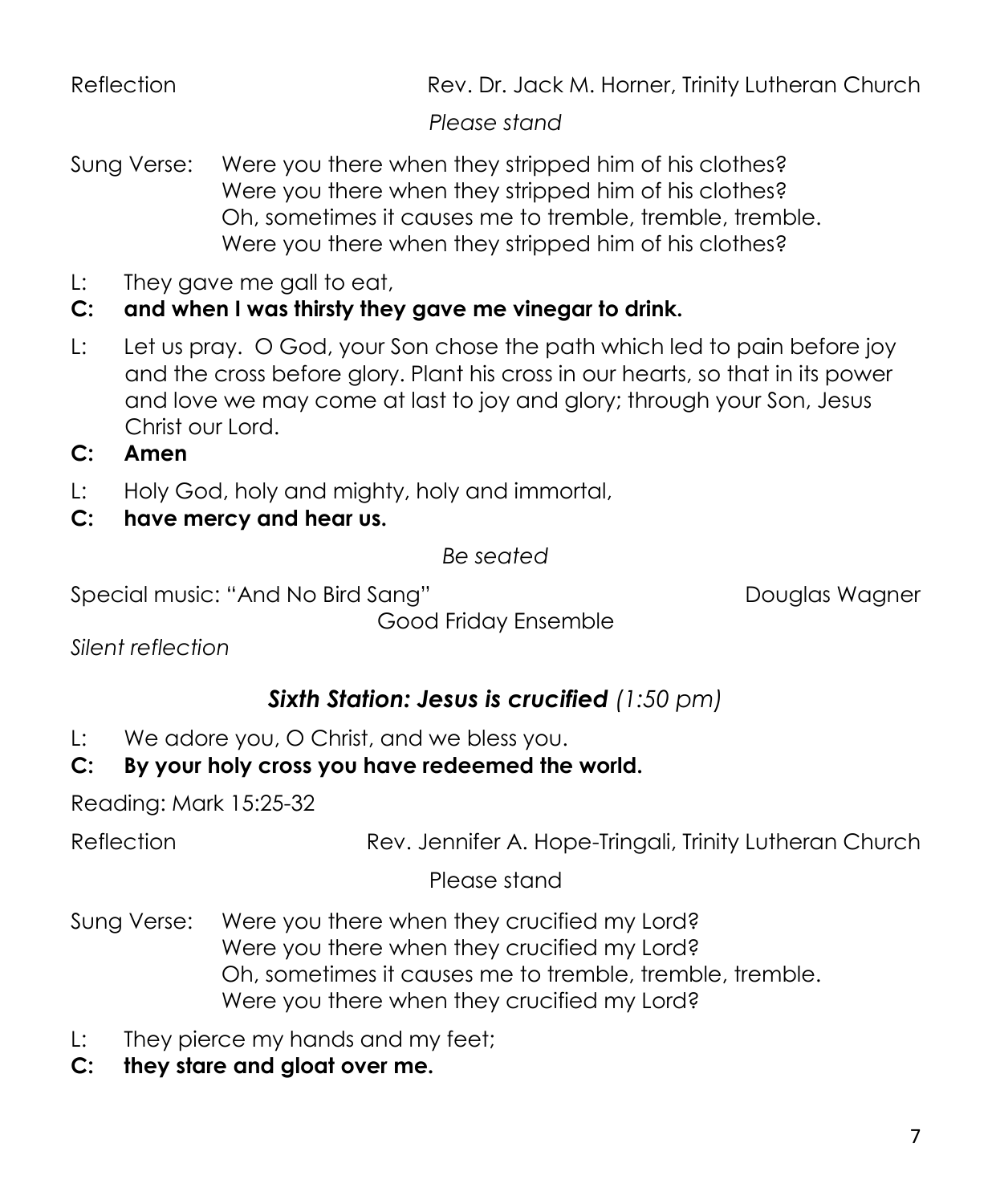- L: Let us pray. Lord Jesus Christ, you stretched out your arms of love on the hard wood of the cross that everyone might come within the reach of your saving embrace. So, clothe us in your Spirit that we, reaching forth our hands in love, may bring those who do not know you to the knowledge and love of you; for the honor of your name.
- **C: Amen**
- L: Holy God, holy and mighty, holy and immortal,
- **C: have mercy and hear us.**

*Be seated*

Special music: "Ah, Holy Jesus" arr. Gary Matheny

Good Friday Ensemble

*Silent reflection*

# *Seventh Station: Jesus dies (2:10 pm)*

L: We adore you, O Christ, and we bless you.

## **C: By your holy cross you have redeemed the world.**

Reading: Matthew 27:45-56

Reflection Sister Marianne Brock, Lutheran Camping Corporation

*Please stand*

- Sung Verse: Were you there when he died upon the cross? Were you there when he died upon the cross? Oh, sometimes it causes me to tremble, tremble, tremble. Were you there when he died upon the cross?
- L: Christ for us became obedient unto death,

## **C: even death on a cross.**

- L: Let us pray. O God, you gave your only Son to suffer death on the cross for our redemption, and by his glorious resurrection you delivered us from the power of death. Make us die every day to sin, so that we may live with him forever in the joy of the resurrection; who lives and reigns now and forever.
- **C: Amen**
- L: Holy God, holy and mighty, holy and immortal,
- **C: have mercy and hear us.**

*Be seated*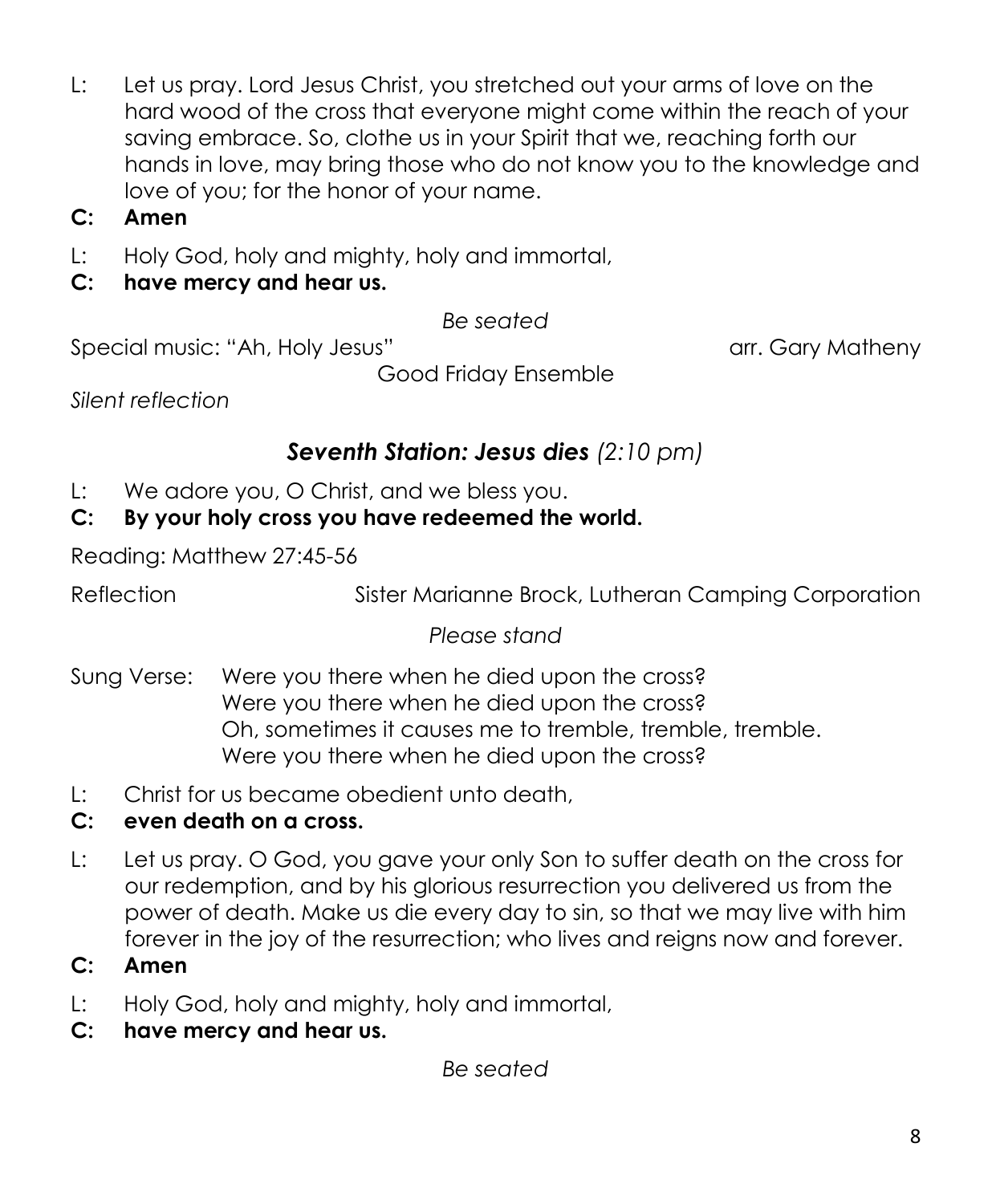Special music: "Thee We Adore" Theodore Dubois

#### Good Friday Ensemble

*Silent reflection*

# *Eighth Station: Jesus is put in the tomb (2:30 pm)*

L: We adore you, O Christ, and we bless you.

#### **C: By your holy cross you have redeemed the world.**

Reading: John 19:38-42

Reflection **Rev. David Schreffler, Trinity Lutheran Church, Lemoyne** 

Please stand

Sung Verse: Were you there when they laid him in the tomb? Were you there when they laid him in the tomb? Oh, sometimes it causes me to tremble, tremble, tremble. Were you there when they laid him in the tomb?

L: You will not abandon me to the grave,

#### **C: nor let your holy one see corruption.**

- L: Let us pray. O God, your blessed Son was laid in a tomb in a garden, and rested on the Sabbath day. Grant that we who have been buried with him in the waters of baptism may find our perfect rest in his eternal and glorious kingdom; where he lives and reigns forever and ever.
- **C: Amen**
- L: Holy God, holy and mighty, holy and immortal,
- **C: have mercy and hear us.**

*Be seated*

Special music: "Give Me Jesus" Mark Hayes

Jerry Seiler, soloist

# *Conclusion (2:50 pm)*

- L: Savior of the world, by your cross and precious blood you have redeemed us.
- **C: Save us and help us, we humbly beseech you, O Lord.**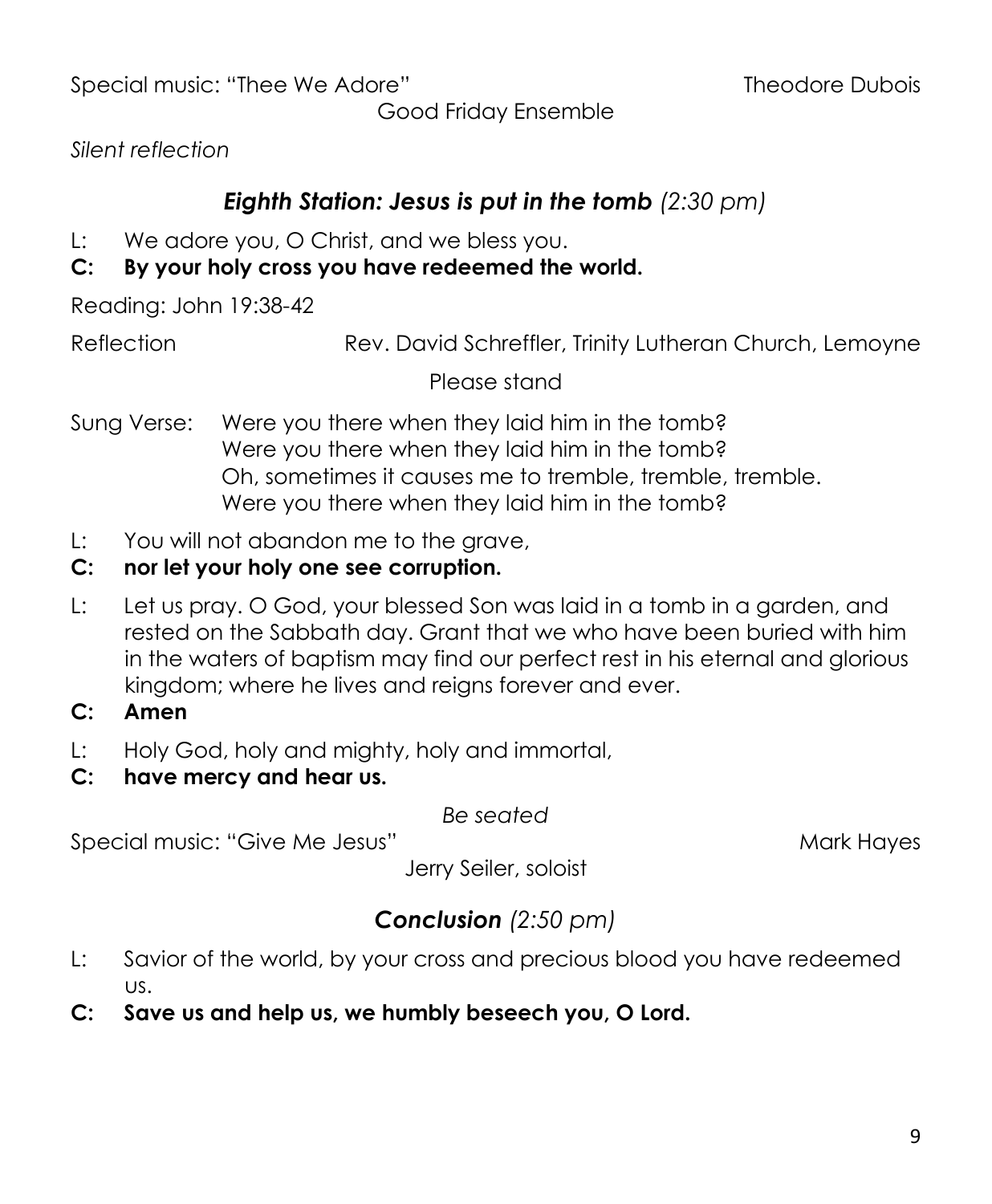## Lord's Prayer

**C: Our Father, who art in heaven, hallowed be thy name, thy kingdom come, thy will be done, on earth as it is in heaven. Give us this day our daily bread; and forgive us our trespasses, as we forgive those who trespass against us; and lead us not into temptation, but deliver us from evil. For thine is the kingdom, and the power, and the glory, forever and ever. Amen.**

## Bidding Prayer

L: Let us pray, brothers and sisters, for the holy church throughout the world.

#### *Silent prayer.*

L: Almighty and eternal God, you have shown your glory to all nations in Jesus Christ. By your Holy Spirit guide the church and gather it throughout the world. Help it to persevere in faith, proclaim your name, and bring the good news of salvation in Christ to all people. We ask this through Christ our Lord.

#### **C: Amen.**

L: Let us pray for all bishops and denominational leaders, all pastors and church workers, and all servants of the church, and for all the people of God.

#### *Silent prayer.*

L: Almighty and eternal God, your Spirit guides the church and makes it holy. Strengthen and uphold bishops, pastors, other ministers, and lay leaders. Keep them in health and safety for the good of the church, and help each of us in our various vocations to do faithfully the work to which you have called us. We ask this through Christ our Lord.

#### **C: Amen.**

L: Let us pray for those preparing for baptism.

#### *Silent prayer.*

L: Almighty and eternal God, you continue to bless the church. Increase the faith and understanding of those preparing for baptism. Give them new birth as your children, and keep them in the faith and communion of your holy church. We ask this through Christ our Lord.

#### **C: Amen.**

L: Let us pray for our sisters and brothers who share our faith in Jesus Christ.

*Silent prayer.*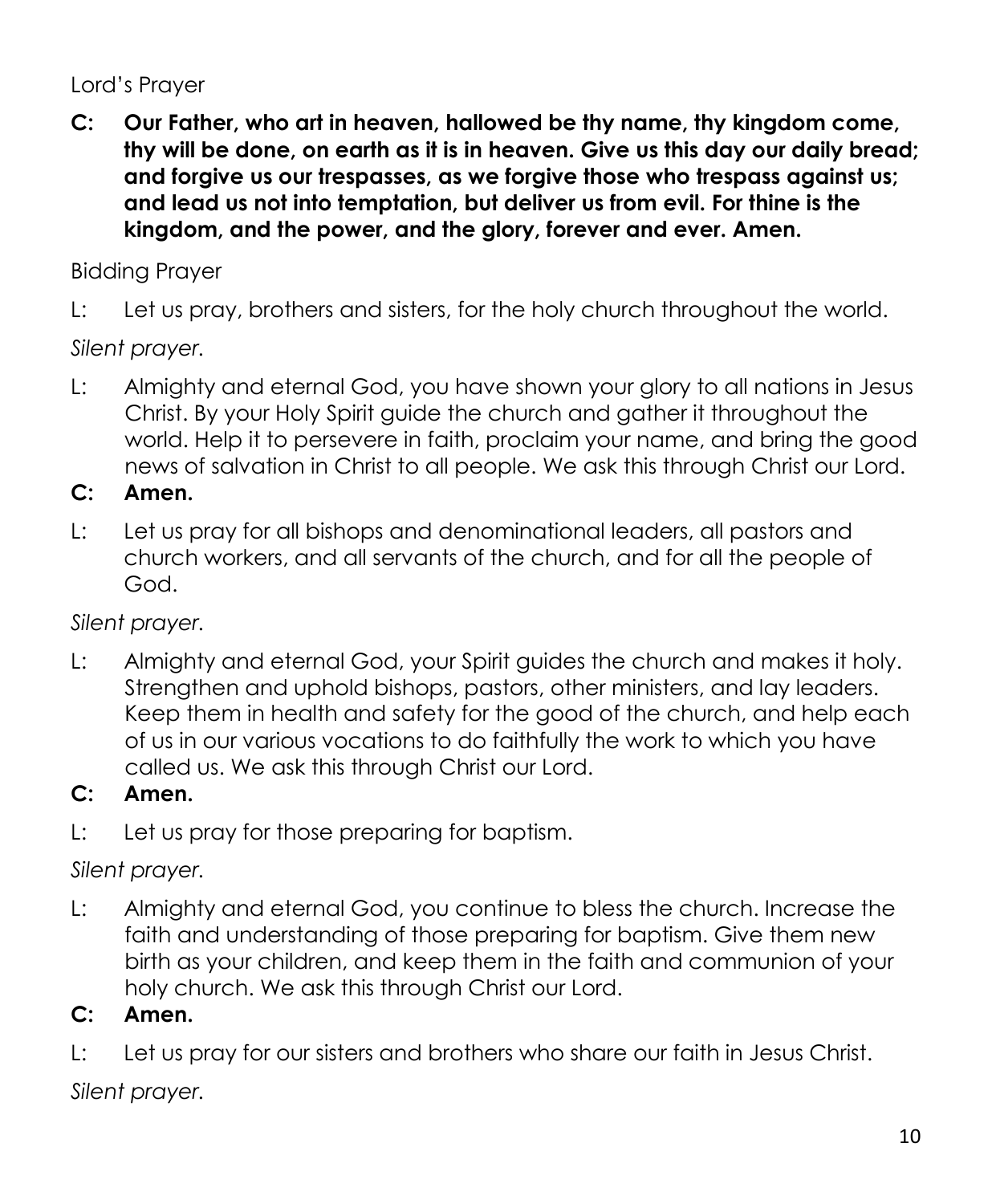L: Almighty and eternal God, you give your church unity. Look with favor on all who follow Jesus your Son. Make all the baptized one in the fullness of faith, and keep us united in the fellowship of love. We especially pray for the congregations who serve Camp Hill and the West Shore. We ask this through Christ our Lord.

# **C: Amen.**

L: Let us pray for the Jewish people, the first to hear the word of God.

## *Silent prayer.*

L: Almighty and eternal God, long ago you gave your promise to Abraham and your teaching to Moses. Hear our prayers that the people you called and elected as your own may receive the fulfillment of the covenant's promises. We ask this through Christ our Lord.

## **C: Amen.**

L: Let us pray for those who do not share our faith in Jesus Christ.

## *Silent prayer.*

L: Almighty and eternal God, gather into your embrace all those who call out to you under different names. Bring an end to inter-religious strife, and make us more faithful witnesses of the love made known to us in your Son. We ask this through Christ our Lord.

## **C: Amen.**

L: Let us pray for those who do not believe in God.

# *Silent prayer.*

L: Almighty and eternal God, you created humanity so that all may long to know you and find peace in you. Grant that all may recognize the signs of your love and grace in the world and in the lives of Christians, and gladly acknowledge you as the one true God. We ask this through Christ our Lord.

# **C: Amen.**

L: Let us pray for God's creation.

# *Silent prayer.*

- L: Almighty and eternal God, you are the creator of a magnificent universe. Hold all the worlds in the arms of your care and bring all things to fulfillment in you. We ask this through Christ our Lord.
- **C: Amen.**